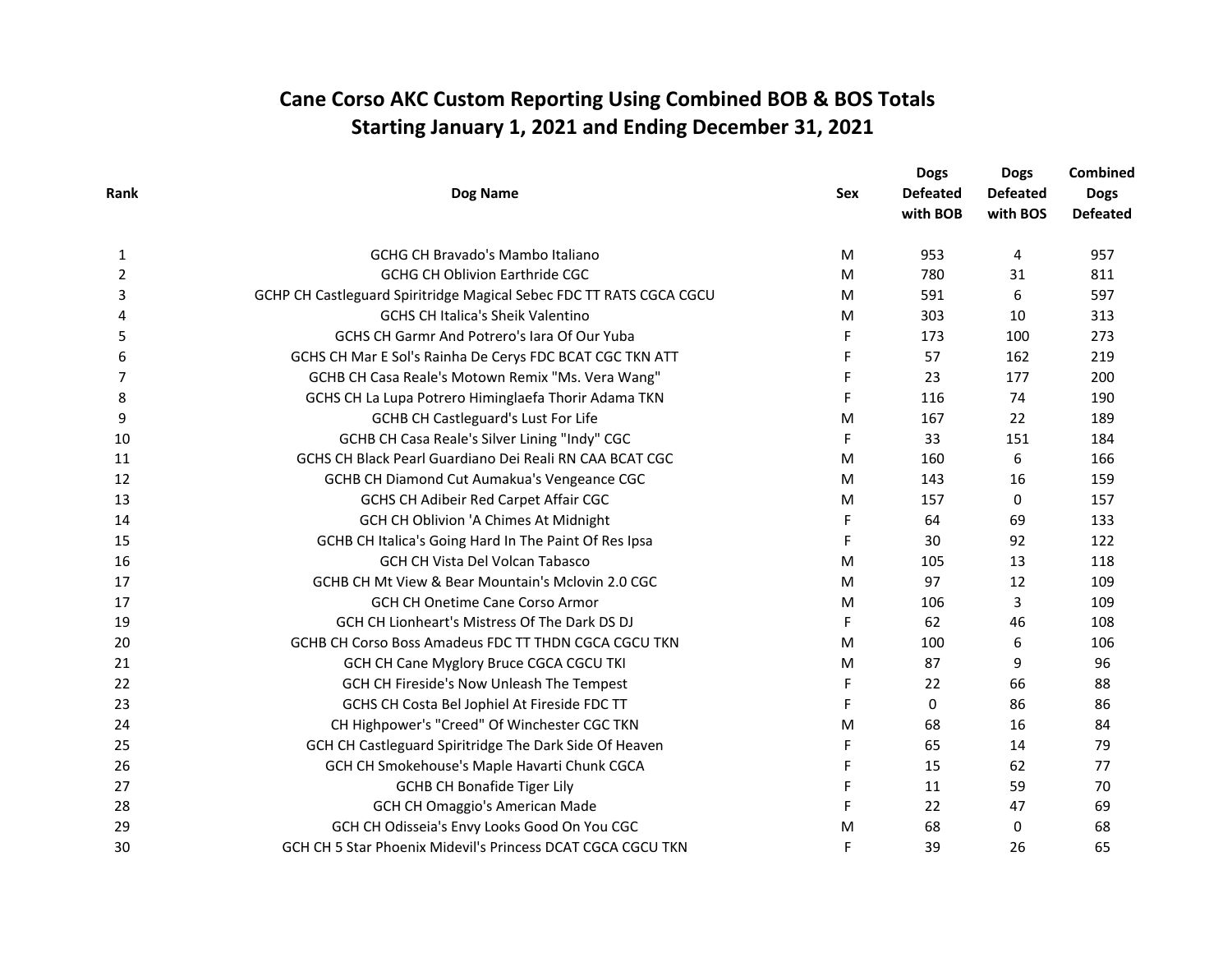| Rank |                                                                      |            | <b>Dogs</b>     | <b>Dogs</b>     | <b>Combined</b> |  |
|------|----------------------------------------------------------------------|------------|-----------------|-----------------|-----------------|--|
|      | Dog Name                                                             | <b>Sex</b> | <b>Defeated</b> | <b>Defeated</b> | <b>Dogs</b>     |  |
|      |                                                                      |            | with BOB        | with BOS        | <b>Defeated</b> |  |
| 31   | GCH CH River Bluff's Dancing In The Street                           | M          | 61              | 0               | 61              |  |
| 32   | <b>GCH CH Gentleman Custodi Nos</b>                                  | M          | 51              | 8               | 59              |  |
| 33   | GCH CH Lockhart's Qwenna Beeh BN RN CGCA CGCU TKN ATT                | F          | 10              | 47              | 57              |  |
| 34   | <b>GCH CH Fortuna's Deebo</b>                                        | M          | 56              | 0               | 56              |  |
| 35   | GCH CH Sleeping Giants Gianna's Bella Mia CGC                        | F          | 12              | 40              | 52              |  |
| 36   | GCH CH Knucklehead's Mercenary Of Diamonds                           | M          | 47              | 4               | 51              |  |
| 36   | <b>GCH CH Bonafide I Own Mustang Now</b>                             | M          | 51              | 0               | 51              |  |
| 38   | GCH CH High Power's Nicolas Giovanni CGC TKN                         | M          | 43              | 6               | 49              |  |
| 39   | GCHB CH Indomitable Spirit's Principe Nerobello BCAT                 | M          | 39              | 9               | 48              |  |
| 40   | GCH CH Apple Valley's Diana Prince                                   | F          | 25              | 22              | 47              |  |
| 41   | <b>GCH CH Campo's Cosimo CGCA</b>                                    | M          | 34              | 12              | 46              |  |
| 41   | GCH CH Garmr's Sweetheart Of The Month CGC TKN VHMA                  | F          | 27              | 19              | 46              |  |
| 43   | GCH CH Royals Semper Fidelis At Got Your Six                         | F          | 24              | 20              | 44              |  |
| 44   | GCH CH Italica's Love Is Beautiful                                   | F          | 20              | 23              | 43              |  |
| 45   | GCH CH Virtue's I Saw You Staring Di Ridge Top RN BCAT CGCA CGCU TKI | F          | 12              | 30              | 42              |  |
| 45   | GCH CH Quaron Del Corso Club                                         | M          | 32              | 10              | 42              |  |
| 47   | GCHB CH Pavarotti Iz Dinastii Chempionov                             | M          | 33              | 7               | 40              |  |
| 47   | GCH CH Fidecore Lu Junior                                            | M          | 38              | 2               | 40              |  |
| 47   | GCH CH Dixie's Going Full Monty "Monty"                              | M          | 36              | 4               | 40              |  |
| 47   | GCH CH Valente's Forte Eleganza Alita BCAT                           | F          | 5               | 35              | 40              |  |
| 51   | <b>GCH CH Italica's Luca Brasi</b>                                   | M          | 29              | 9               | 38              |  |
| 52   | <b>GCHS CH Bohemia Iceman</b>                                        | M          | 37              | $\Omega$        | 37              |  |
| 52   | CH Casa Reale's Dragontail "Shelby"                                  | F          | 15              | 22              | 37              |  |
| 52   | GCH CH Rochi Denico Samurai CGC TKI VHMP                             | F          | 9               | 28              | 37              |  |
| 55   | GCH CH Senza Tempo's Nirvana                                         | F          | 27              | 8               | 35              |  |
| 56   | GCH CH Biaggio's Bagheera Di Heart Of The Corso                      | M          | 32              | 1               | 33              |  |
| 56   | CH Double Barrels Buck Shot Bandito                                  | M          | 27              | 6               | 33              |  |
| 58   | <b>GCH CH Castleguard A Lion's Heart</b>                             | F          | 31              | 0               | 31              |  |
| 59   | <b>GCH CH Notorious Yung Gotti</b>                                   | M          | 18              | 10              | 28              |  |
| 60   | CH Giangreco's Crazy Diamond                                         | F          | 15              | 12              | 27              |  |
|      |                                                                      |            |                 |                 |                 |  |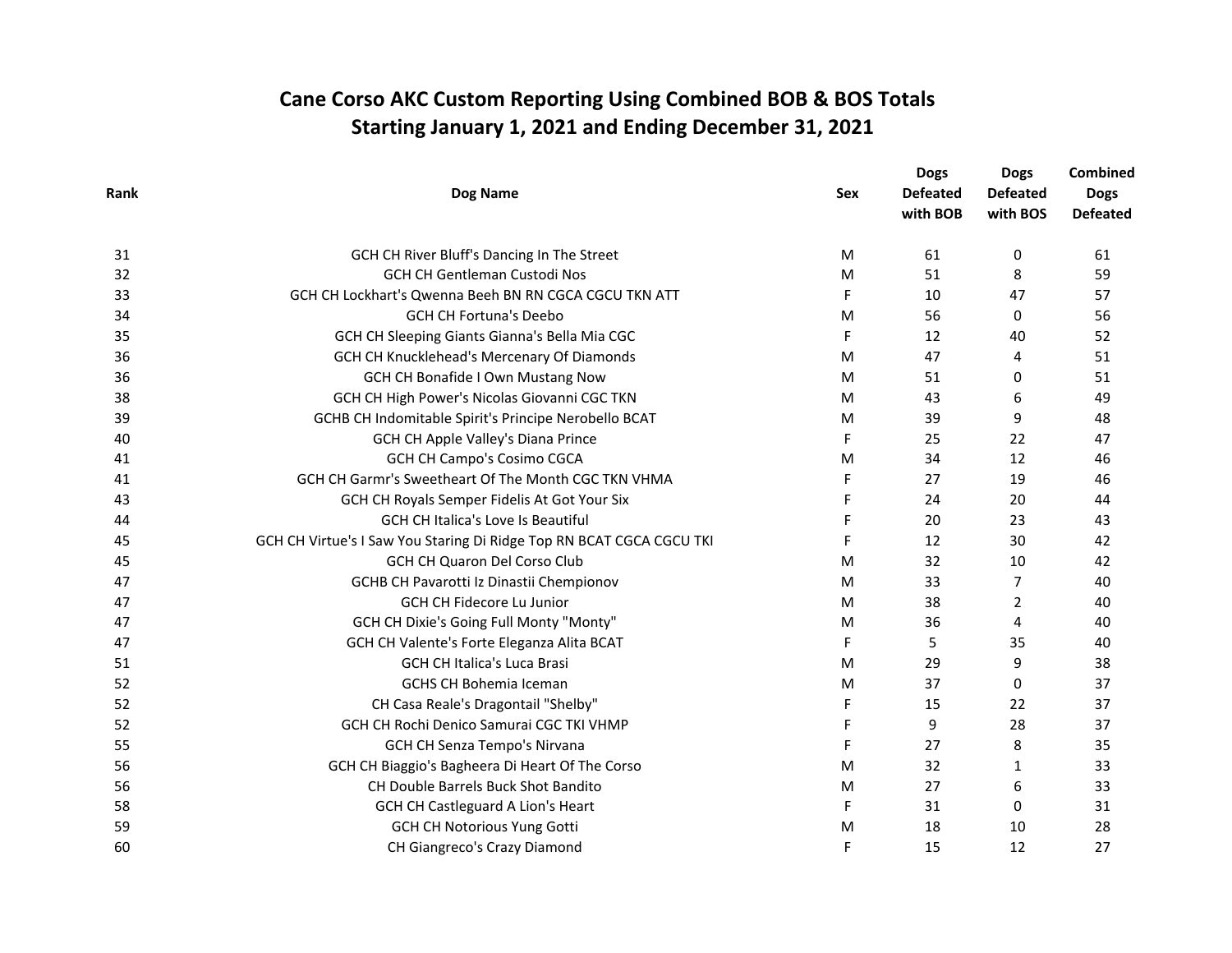| Rank | Dog Name                                                                | Sex | <b>Dogs</b><br><b>Defeated</b><br>with BOB | <b>Dogs</b><br><b>Defeated</b><br>with BOS | Combined<br><b>Dogs</b><br><b>Defeated</b> |
|------|-------------------------------------------------------------------------|-----|--------------------------------------------|--------------------------------------------|--------------------------------------------|
| 60   | GCH CH Hierarchy Baron La Croix Samedi CGC                              | M   | 23                                         | 4                                          | 27                                         |
| 60   | CH Lionheart's Emperor Hadrian                                          | M   | 23                                         | 4                                          | 27                                         |
| 60   | GCH CH Heritage Corso's Back The Blue                                   | M   | 27                                         | 0                                          | 27                                         |
| 64   | GCH CH Rellim Sisco's Don'T Shade My Shine                              | F   | 0                                          | 26                                         | 26                                         |
| 64   | CH Fidecore Volturi Versace CGC TKN                                     | M   | 26                                         | 0                                          | 26                                         |
| 66   | GCH CH Lonestar's Dewberry Wine CGC                                     | F   | 16                                         | 9                                          | 25                                         |
| 66   | CH Red Rock Canyon's Maestoso Drago CGC                                 | M   | 15                                         | 10                                         | 25                                         |
| 66   | CH Italica's Baronessa Ravenna Of Ivy League                            | F   | 17                                         | 8                                          | 25                                         |
| 69   | GCH CH Heartsbanes Creed Di RedRock Canyon CA                           | M   | 24                                         | 0                                          | 24                                         |
| 69   | GCH CH Mar E Sol's Aloha To Serenity FDC CA DCAT SWN CGC TKN ATT        | F   | 0                                          | 24                                         | 24                                         |
| 69   | GCH CH Rockhaven's Platinum Blonde Bombshell CGC                        | F   | 9                                          | 15                                         | 24                                         |
| 72   | CH Integrity's "Tessa" Of Winchester                                    | F   | 21                                         | 2                                          | 23                                         |
| 73   | GCH CH Olivenhain's Enzo Testarossa Di Ziva La Brava                    | M   | 19                                         | 3                                          | 22                                         |
| 73   | CH Castleguard Running Down The Dream                                   | M   | 22                                         | 0                                          | 22                                         |
| 75   | CH Dragonheart's Warrior Of The Gods BCAT                               | M   | 12                                         | 9                                          | 21                                         |
| 75   | CH Cypress Arrow's Rebellious Mara Jade                                 | F   | 13                                         | 8                                          | 21                                         |
| 75   | CH Scandifio's Third Round Knock Out                                    | M   | 21                                         | 0                                          | 21                                         |
| 78   | CH Black Pearl Illusion Of Orion RA FDC CAA DCAT ACT1 CGCA CGCU TKI ATT | M   | 20                                         | 0                                          | 20                                         |
| 78   | GCH CH Italica's Welcome To The Dark Side                               | M   | 20                                         | 0                                          | 20                                         |
| 78   | CH Hades Coda Di Cavallo                                                | M   | 20                                         | 0                                          | 20                                         |
| 81   | CH Mt View Eye Of The Storm                                             | F   | 0                                          | 19                                         | 19                                         |
| 81   | GCH CH Soy Del Corso Club                                               | M   | 19                                         | 0                                          | 19                                         |
| 83   | GCH CH Alcor's Welcome To The Jungle                                    | M   | 18                                         | 0                                          | 18                                         |
| 83   | CH Maximo's Diamond Cut Khalista                                        | F   | 15                                         | 3                                          | 18                                         |
| 83   | CH Lonestar's Night Fury CGC TKN                                        | F   | 6                                          | 12                                         | 18                                         |
| 86   | CH Hierarchy Don'T Be A Lady Be A Legend CGC                            | F   | 5                                          | 12                                         | 17                                         |
| 86   | CH Italica's Golden Warrior                                             | F   | 0                                          | 17                                         | 17                                         |
| 88   | CH Carolina Dreams Call Me Old Fashioned "Whiskey"                      | M   | 4                                          | 12                                         | 16                                         |
| 88   | CH Windypine's You'Ve Got A Friend In Me                                | M   | 13                                         | 3                                          | 16                                         |
| 90   | <b>GCH CH Gladiator's Quest Player</b>                                  | M   | 15                                         | 0                                          | 15                                         |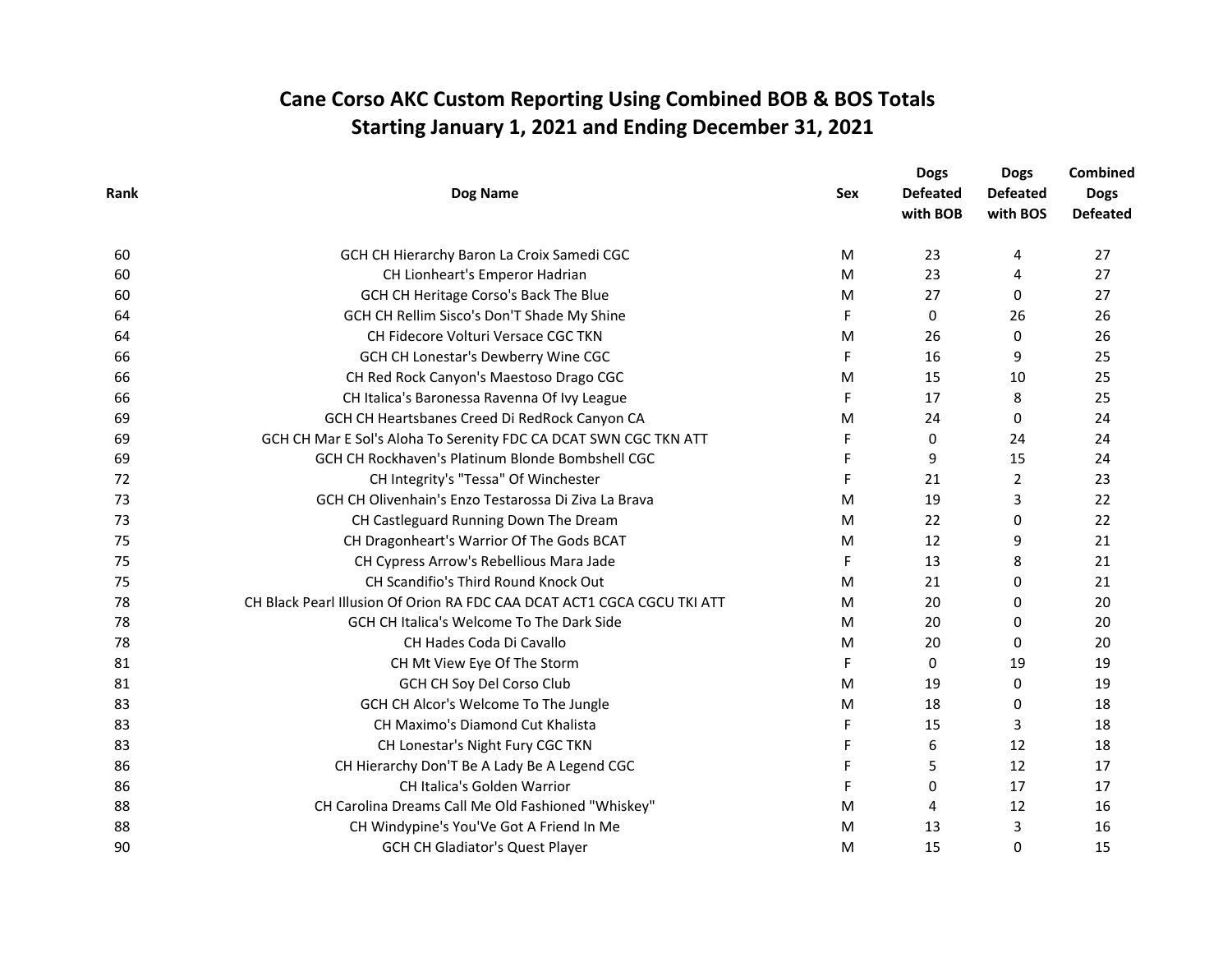|      |                                                                              |                               | <b>Dogs</b>     | <b>Dogs</b>    | <b>Combined</b> |
|------|------------------------------------------------------------------------------|-------------------------------|-----------------|----------------|-----------------|
| Rank | Dog Name                                                                     | <b>Defeated</b><br><b>Sex</b> | <b>Defeated</b> | <b>Dogs</b>    |                 |
|      |                                                                              |                               | with BOB        | with BOS       | <b>Defeated</b> |
| 90   | <b>CH Blue Miracle Corso Nata Per Vincere</b>                                | M                             | 15              | 0              | 15              |
| 90   | CH Topbrass' A Scarlet Letter                                                | F                             | $\Omega$        | 15             | 15              |
| 90   | GCH CH Mt View's Belladonna Mistress                                         | F                             | 15              | 0              | 15              |
| 90   | Solo Uno's Little Ariel BN RA FDC CGCA TKI ATT                               | F                             | 15              | 0              | 15              |
| 90   | GCH CH Windypine's Just A Good Ol' Boy RI FDC                                | M                             | 15              | 0              | 15              |
| 90   | CH Riverbluff's We Will Rock You Of Halls                                    | M                             | 15              | 0              | 15              |
| 90   | CH Big Country's Bantamweight Takedown                                       | F                             | $\mathbf{0}$    | 15             | 15              |
| 98   | CH Cash VI                                                                   | M                             | 10              | 4              | 14              |
| 98   | CH Fedele's Nipote Mia                                                       | F                             | 0               | 14             | 14              |
| 98   | Hot Pursuit's I Am Iron Man TKN                                              | M                             | 12              | $\overline{2}$ | 14              |
| 98   | GCH CH Bigstate Nt's Black Angus                                             | M                             | 14              | 0              | 14              |
| 102  | <b>GCH CH Maximus The Spaniard Garcia</b>                                    | M                             | 0               | 13             | 13              |
| 102  | CH Potrero You'Ll Never Dream Alone DN CGCA TKA                              | F                             | 0               | 13             | 13              |
| 102  | Mt View's Evolution Of Sea & Sky                                             | F                             | 0               | 13             | 13              |
| 102  | CH Jsm's Black Magic Women                                                   | F                             | 0               | 13             | 13              |
| 102  | Dragonheart's Mistress Of Magic                                              | F                             | 13              | 0              | 13              |
| 102  | CH Darkhorse's When Angels Fall                                              | M                             | 13              | 0              | 13              |
| 108  | GCH CH Fedele's Burning The Midnight Oil BN CA BCAT CGCA TKN ATT             | M                             | 12              | 0              | 12              |
| 108  | CH Rockhaven's Party Never Ceases CGC TKI VHMA                               | F                             | 6               | 6              | 12              |
| 108  | CH Athena Born To Win De Baumann-Scandifios                                  | F                             | 4               | 8              | 12              |
| 108  | CH Siciliano's Layla                                                         | F                             | $\Omega$        | 12             | 12              |
| 108  | CH Big Country's The World's Most Dangerous Man                              | M                             | 12              | 0              | 12              |
| 108  | CH Scandifio's Diamond Di Luna Rossa                                         | F                             | 6               | 6              | 12              |
| 108  | Dal Cielo's Never Settle At Got Your Six                                     | F                             | $\mathbf{0}$    | 12             | 12              |
| 115  | GCH CH Mikka Guardiano Del Sorriso                                           | F                             | 0               | 11             | 11              |
| 115  | GCH CH Biaggios Targus Soldato First In Last Out FDC BCAT CGCA CGCU TKA VHMA | M                             | $\Omega$        | 11             | 11              |
| 115  | Brown Haven's Born Of Fire Born Of The Sea RN BCAT RATN CGC TKI              | F                             | 3               | 8              | 11              |
| 115  | CH Mt Views Kimber                                                           | F                             | $\overline{2}$  | 9              | 11              |
| 115  | CH Safe Haven's Release The Kraken TKN VHMP                                  | M                             | 9               | $\overline{2}$ | 11              |
| 115  | CH Sorella's Athena the Diva                                                 | F                             | 0               | 11             | 11              |
|      |                                                                              |                               |                 |                |                 |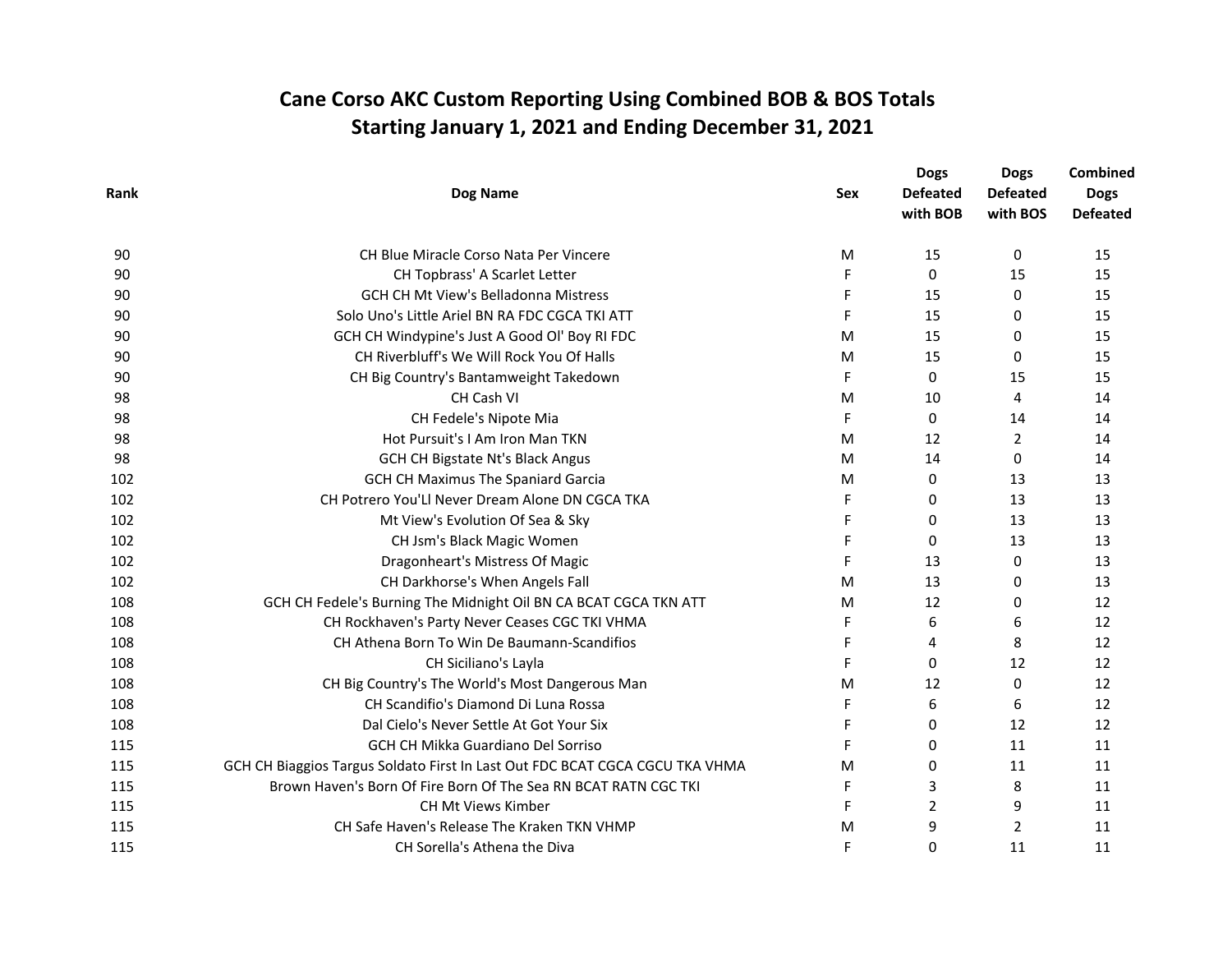| Rank |                                                              |                               | <b>Dogs</b>     | <b>Dogs</b>    | Combined        |  |
|------|--------------------------------------------------------------|-------------------------------|-----------------|----------------|-----------------|--|
|      | <b>Dog Name</b>                                              | <b>Defeated</b><br><b>Sex</b> | <b>Defeated</b> | <b>Dogs</b>    |                 |  |
|      |                                                              |                               | with BOB        | with BOS       | <b>Defeated</b> |  |
| 115  | <b>CH Maximo's Donnette</b>                                  | F                             | 0               | 11             | 11              |  |
| 115  | Scandifio's Merci Di Luna Rossa                              | F                             | 3               | 8              | 11              |  |
| 123  | GCH CH Worldwide's C-Lucian Di Colts Guardiano               | M                             | 10              | $\Omega$       | 10              |  |
| 123  | Frecon's Luciano                                             | M                             | 8               | 2              | 10              |  |
| 123  | CH Ivy League Wynds Of Change RN CGCA CGCU TKN ATT           | F                             | 0               | 10             | 10              |  |
| 123  | CH Fedele's I'M Misbehavin At Ridge Top                      | F                             | 0               | 10             | 10              |  |
| 127  | GCHS CH Windypine's Time Is On My Side CGC TKN               | M                             | 9               | 0              | 9               |  |
| 127  | CH Gladiaterra Enia Ain'T Kiden                              | F                             | 0               | 9              | 9               |  |
| 127  | CH El Mesquital Pablo                                        | M                             | 5               | 4              | 9               |  |
| 127  | <b>Bonafide Strawberry Fields</b>                            | F                             | 0               | 9              | 9               |  |
| 127  | Fidecore Im The Fast And Furious                             | F                             | 0               | 9              | 9               |  |
| 127  | <b>CH Guerra's Nova</b>                                      | F                             | 0               | 9              | 9               |  |
| 127  | CH De Novo's Lady Of The Dark                                | F                             | $\overline{2}$  | $\overline{7}$ | 9               |  |
| 127  | Windypine's Playing The Major League                         | M                             | 7               | 2              | 9               |  |
| 135  | GCHB CH Force Pride Rosie CD PCD BN RA FDC BCAT TT CGCA TKN  | F                             | 0               | 8              | 8               |  |
| 135  | GCH CH Big Country's Never Back Down                         | M                             | 7               | 1              | 8               |  |
| 135  | CH Riverbluffs Blame It On The Boogie                        | F                             | 5               | 3              | 8               |  |
| 135  | <b>Oblivions Clandestiny</b>                                 |                               | 8               | $\Omega$       | 8               |  |
| 135  | CH Highpower's "Talia" Of Winchester                         | F                             | 0               | 8              | 8               |  |
| 135  | Top Guard's Koffi In The Morning                             | F                             | 5               | 3              | 8               |  |
| 141  | CH Rockhaven's Solomon's Choice CGC TKI VHMA                 | M                             | 4               | 3              | $\overline{7}$  |  |
| 141  | CH Potrero's Howling At Yggdrasil RN TKI                     | F                             | 7               | 0              | 7               |  |
| 141  | Legion's Happy Birthday Mr President FDC CGC                 | F                             | 0               | 7              | 7               |  |
| 141  | GCH CH Odisseia's E'Goddess Of Love Di Dal Cielo FDC CGC TKN | F                             | 0               | $\overline{7}$ | 7               |  |
| 141  | Potrero's El Malo                                            | M                             | 7               | 0              | 7               |  |
| 141  | CH Italica's Hostile Takeover With Riverbluff                | F                             | 7               | $\Omega$       | $\overline{7}$  |  |
| 141  | Rms California Poppy                                         | F                             | 0               | 7              | 7               |  |
| 141  | Bohemia Nala Di Heart Of The Corso                           | F                             | 6               | 1              | 7               |  |
| 141  | CH Notorious X El Rey De Reyes CGCA TKN                      | M                             | 0               | 7              | 7               |  |
| 150  | FORCE PRIDE MARMALADE                                        | F                             | 6               | $\Omega$       | 6               |  |
|      |                                                              |                               |                 |                |                 |  |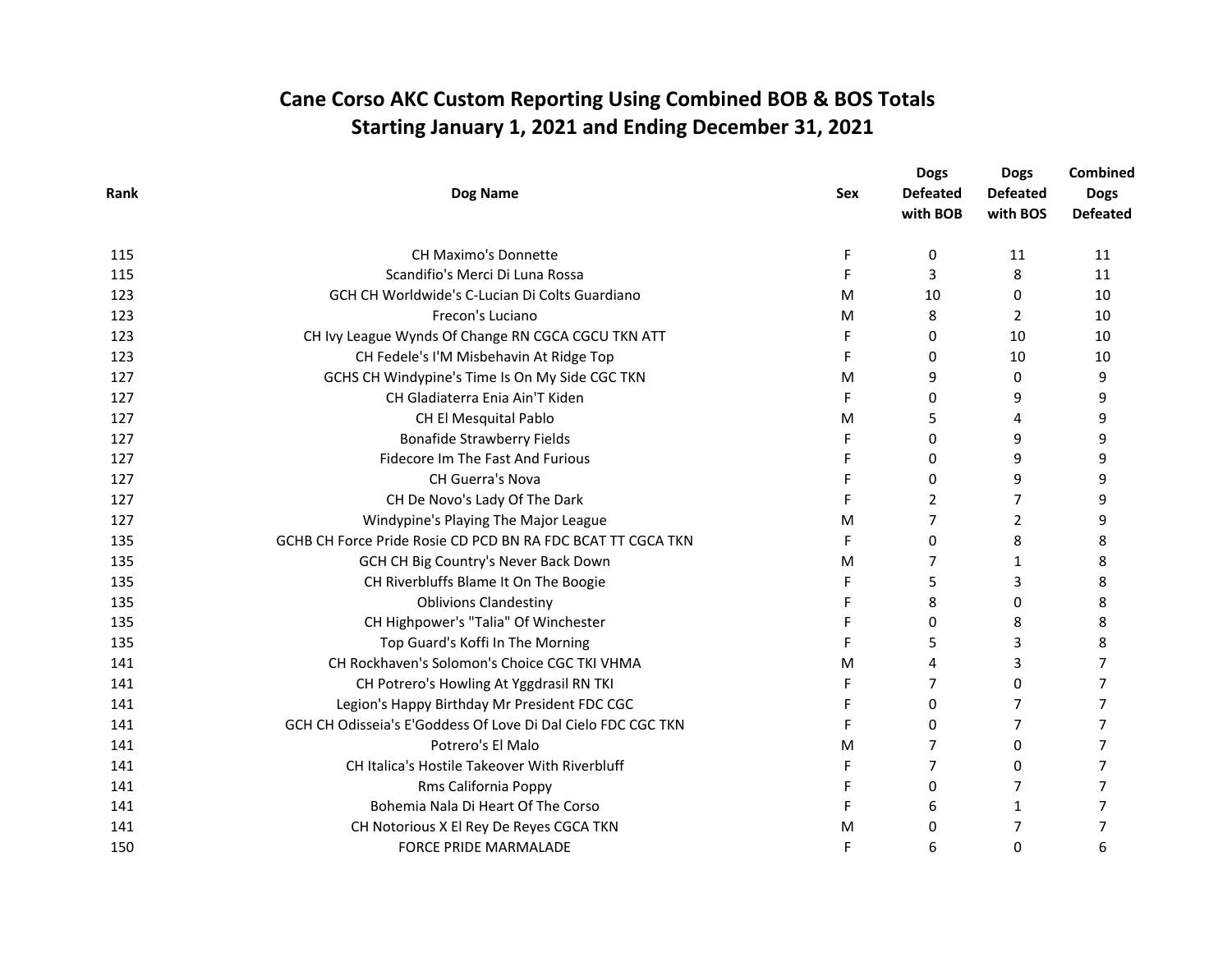| Rank |                                                        |                               | <b>Dogs</b>     | <b>Dogs</b>    | Combined        |
|------|--------------------------------------------------------|-------------------------------|-----------------|----------------|-----------------|
|      | Dog Name                                               | <b>Defeated</b><br><b>Sex</b> | <b>Defeated</b> | <b>Dogs</b>    |                 |
|      |                                                        |                               | with BOB        | with BOS       | <b>Defeated</b> |
| 150  | CH Difesa Comin Out Strong                             | F                             | 0               | 6              | 6               |
| 150  | Ironhide's Rise Of A Monarch CGCA CGCU                 | F                             | $\Omega$        | 6              | 6               |
| 150  | CH Garmr's California Dreamin' Of Potrero              | F                             | $\Omega$        | 6              | 6               |
| 150  | CH Riverbluff's Fendi Of Major League                  | F                             | 0               | 6              | 6               |
| 150  | Solo Uno's Lucky Luciano Pavarotti RN FDC CGCA TKI ATT | M                             | 6               | 0              | 6               |
| 150  | CH Riverbluffs Dont Get Mad Get Even                   | M                             | 6               | 0              | 6               |
| 150  | CH Riverbluffs Livin On The Edge                       | M                             | 4               | 2              | 6               |
| 150  | CH Dal Cielo's Double Trouble (Stevie Ray)             | F                             | $\Omega$        | 6              | 6               |
| 150  | Castleguard The Brighter Cide                          | F                             | 1               | 5              | 6               |
| 150  | Guerra's Nephthys CGC                                  | F                             | 0               | 6              | 6               |
| 150  | Diamond Cut Sky, Ka Ikaika O Ke Koa                    | M                             | 4               | 2              | 6               |
| 150  | CH Janice Joplin Sangue Magnifica                      | F                             | 0               | 6              | 6               |
| 150  | Italica's Naughty By Nature Of Res Ipsa                | M                             | 0               | 6              | 6               |
| 150  | Potrero's Gogo Yubari                                  | F                             | 0               | 6              | 6               |
| 165  | GCHB CH Bravado's Secret Agent Of Carolina Dreams      | M                             | 5               | 0              | 5               |
| 165  | CH Riverbluff's Billie Jean                            | F                             | 3               | 2              | 5               |
| 165  | GCH CH Red Rock Canyon's Luccia                        | F                             | 0               | 5              | 5               |
| 165  | CH Southern Strong Brew                                | M                             | $\Omega$        | 5              | 5               |
| 165  | CH One Times Hannah Aint Kiden Around                  | F                             | $\Omega$        | 5              | 5               |
| 165  | CH Hierarchy Ryse From The Ashes Of Shattered Dreams   | F                             | 2               | 3              | 5               |
| 165  | CH Topline's Just Call Me Tiernan BCAT                 | M                             | 5               | 0              | 5               |
| 165  | Fidecore Lu Jola                                       | F                             | 0               | 5              | 5               |
| 165  | CH Notorious X Gucci Capone                            | M                             | 0               | 5              | 5               |
| 165  | Bohemia Alita The Battle Angel                         | F                             | $\Omega$        | 5              | 5               |
| 165  | Res Ipsa's Full Court Press                            | F                             | 0               | 5              | 5               |
| 165  | Castleguard Straight Up                                | F                             | 3               | $\overline{2}$ | 5               |
| 165  | Relic's Draw Me Like One Of Your French Girls          | F                             | 0               | 5              | 5               |
| 165  | Ironhide's She's a Bad Mama Jama                       | F                             | 0               | 5              | 5               |
| 165  | Corso Di'Orthus High On Hellfire 'Mazikeen' TKN        | F                             | $\Omega$        | 5              | 5               |
| 180  | GCH CH Spiritridge's Justice Is Served                 | F                             | 4               | 0              | 4               |
|      |                                                        |                               |                 |                |                 |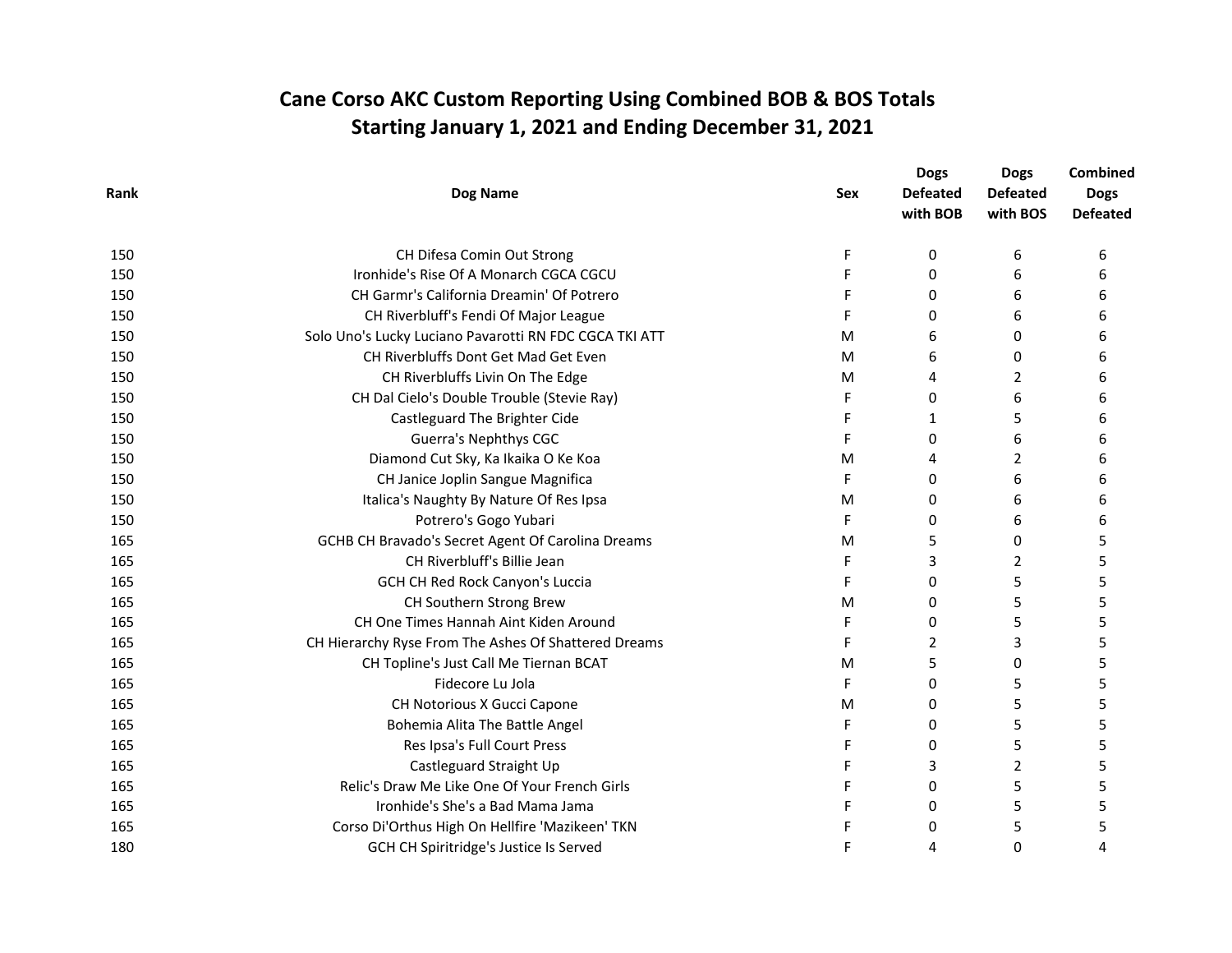|      |                                                                   |                               | <b>Dogs</b>     | <b>Dogs</b>    | <b>Combined</b> |
|------|-------------------------------------------------------------------|-------------------------------|-----------------|----------------|-----------------|
| Rank | Dog Name                                                          | <b>Defeated</b><br><b>Sex</b> | <b>Defeated</b> | <b>Dogs</b>    |                 |
|      |                                                                   |                               | with BOB        | with BOS       | <b>Defeated</b> |
| 180  | CH Fearless Shining Diamond                                       | F                             | 0               | 4              | 4               |
| 180  | <b>Wolfcreeks Black Dice</b>                                      | M                             | 4               | 0              | 4               |
| 180  | Just Call Me Lyra BCAT                                            | F                             | 0               | 4              | 4               |
| 180  | CH Carolina Dreams Maiden's Prayer                                | F                             | 3               | 1              |                 |
| 180  | CH Solo Uno Permitte Divis Cetera                                 | M                             | 0               | 4              |                 |
| 180  | CH Liberty's Mosafiata                                            | F                             | 0               | 4              | 4               |
| 180  | CH Windypine's Oopsy Daisy                                        | F                             | 4               | $\Omega$       | 4               |
| 180  | Stoneheart's I Aim To Misbehave RN FDC CA DCAT DS DJ CGCA TKN ATT | F                             | 0               | 4              |                 |
| 180  | Bonafide For Your Eyes Only                                       | M                             | 4               | 0              |                 |
| 180  | Knucklehead's Southern Pride                                      | F                             | 0               | 4              |                 |
| 180  | Athens Classic's All Bout Eve                                     | F                             | 0               | 4              | 4               |
| 180  | Spartan's Honor Spartan's Princess(Porsche)                       | F                             | 0               | 4              | 4               |
| 180  | Dal Cielo's Waiting for Darkness (Luna)                           | F                             | 0               | 4              | 4               |
| 180  | Rm's Saved The Best For Last                                      | M                             | 0               | 4              |                 |
| 180  | Armonno's More Sugar Than Spice CGC TKN                           | F                             | 0               | 4              | 4               |
| 180  | Big Country's Bad Reputation                                      |                               | 1               | 3              | 4               |
| 180  | CH Sophia The First De Baumann-Musto                              | F                             | 0               | 4              | 4               |
| 180  | CH Clairvoyant Corso Boss ATT                                     |                               | 0               | 4              | 4               |
| 199  | GCH CH Plk's Country Roads, Take Me Home BCAT CGC                 | M                             | 3               | $\Omega$       | 3               |
| 199  | Heavenly Guardian's Twice Around At Ironhide CGCU                 | M                             | 1               | $\overline{2}$ | 3               |
| 199  | <b>CH Potrero's Isis Moon Goddess</b>                             | F                             | 3               | $\Omega$       | 3               |
| 199  | CH Yo-Yo                                                          | F                             | 0               | 3              | 3               |
| 199  | CH Thunderbolt Calm Before The Storm CGC TKN                      | M                             | 0               | 3              | 3               |
| 199  | Notorious X Dolce Vita                                            | F                             | $\Omega$        | 3              | 3               |
| 199  | CH Xanto Custodi Nos                                              | M                             | 0               | 3              | 3               |
| 199  | CH Mase                                                           | M                             | 0               | 3              | 3               |
| 199  | CH Pacifica Sempre Avanti Definition Of Precious                  | F                             | 0               | 3              | 3               |
| 199  | Italicaâ¿¿S Love Is All You Need At Riverbluff                    | F                             | 0               | 3              | 3               |
| 199  | Machuca's Patron Silver                                           | M                             | 3               | 0              | 3               |
| 199  | Integritys Wicked West "Sadie" Of Highpower                       | F                             | 0               | 3              | 3               |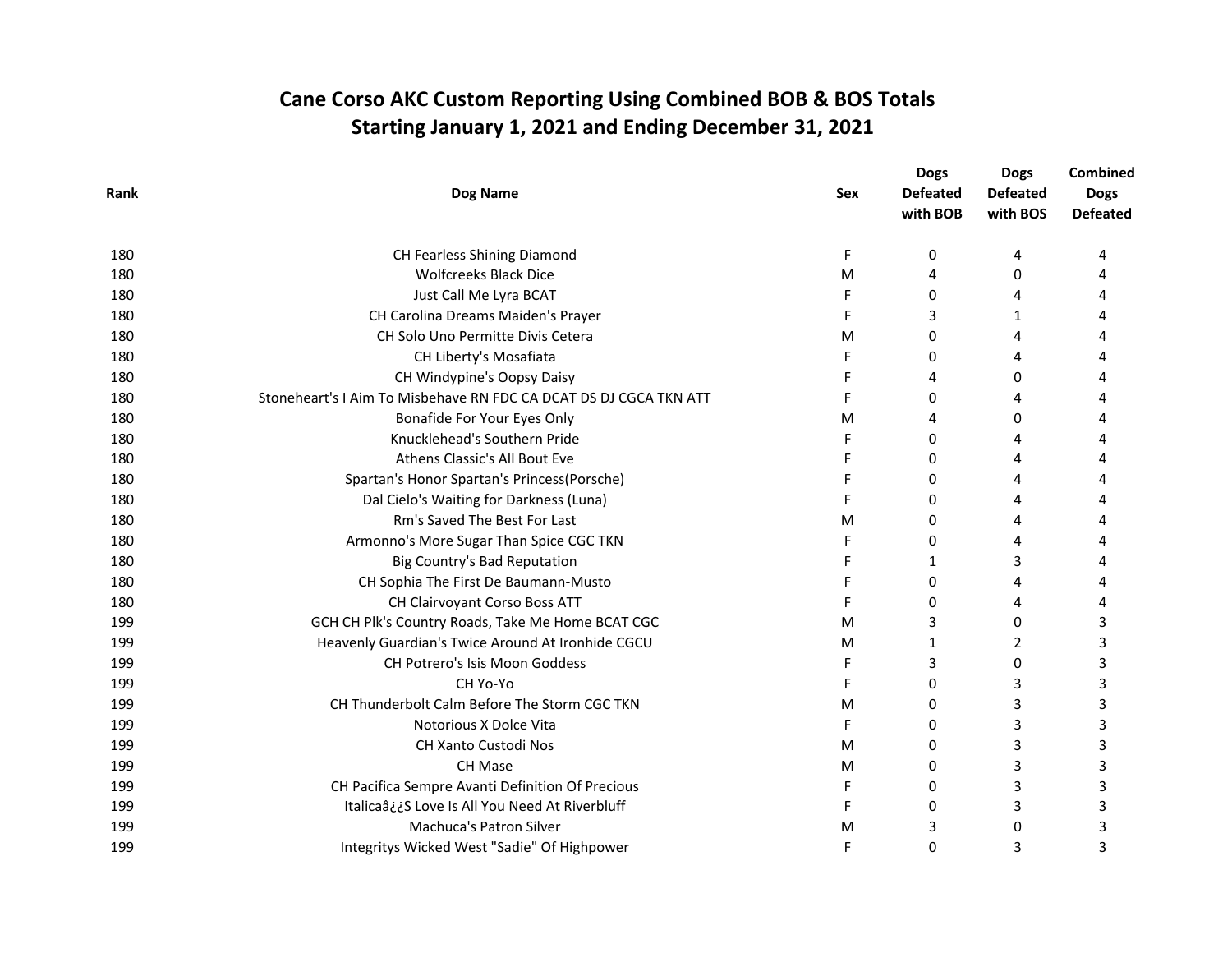| Rank |                                                           |                               | <b>Dogs</b>     | <b>Dogs</b>    | <b>Combined</b> |
|------|-----------------------------------------------------------|-------------------------------|-----------------|----------------|-----------------|
|      | Dog Name                                                  | <b>Defeated</b><br><b>Sex</b> | <b>Defeated</b> | <b>Dogs</b>    |                 |
|      |                                                           |                               | with BOB        | with BOS       | <b>Defeated</b> |
| 199  | Americana's Roll The Dice At Lionheart                    | M                             | 0               | 3              | 3               |
| 199  | Knucklehead's Poppin' Bottles                             | F                             | $\Omega$        | 3              | 3               |
| 213  | Vincitore Nero Nova                                       | F                             | $\Omega$        | $\overline{2}$ | $\overline{2}$  |
| 213  | CH Phoghaven's Sunshyne Through The Myst RI CGCA CGCU TKI | F                             | 0               | 2              | 2               |
| 213  | Hieraracy No Rest For The Wicked CGC                      | F                             | $\mathbf{1}$    | 1              | $\overline{2}$  |
| 213  | <b>GCH CH Capri Shugo FDC</b>                             | M                             | 0               | 2              | 2               |
| 213  | Antartica Magia Di Coraggio                               | F                             | 2               | 0              | 2               |
| 213  | CH Cypress Arrow's Forever In Blue Jeans                  |                               | $\Omega$        | $\overline{2}$ | $\overline{2}$  |
| 213  | Banner Mtn's Gabriella Figlia D'Incanto                   |                               | 0               | 2              | 2               |
| 213  | Black Pearl Kissed By An Angel Kiyara                     | F                             | $\Omega$        | 2              | 2               |
| 213  | <b>Ettore Custodi Nos</b>                                 | M                             | $\overline{2}$  | 0              | $\overline{2}$  |
| 213  | CH Stonecroft Invictus Maneo Chase                        | M                             | 0               | 2              | 2               |
| 213  | Bigstate Nt's Klaus                                       | M                             | 0               | $\overline{2}$ | $\overline{2}$  |
| 213  | Stormi 100 Proof Texas Black Gold By Hot Pursuit          | M                             | 0               | 2              | 2               |
| 213  | Prestigio's Caribbean Warrior "Blaze"                     | M                             | 2               | 0              | 2               |
| 213  | Maximo's Coco Violetta                                    | F                             | $\Omega$        | 2              | 2               |
| 213  | Maximo's Loki Of Lazy Dollar                              | M                             | 0               | 2              | $\overline{2}$  |
| 213  | Coastal View N Potrero's My Immortal                      | F                             | 1               | 1              | $\overline{2}$  |
| 213  | Panoke-Lagazo's Kia'l                                     | M                             | $\Omega$        | 2              | 2               |
| 213  | Raeya Denico Samurai CGC TKI VHMP                         | F                             | $\Omega$        | 2              | 2               |
| 213  | Amici Calamittee Cane TKN VHMA VHMP                       | F                             | $\Omega$        | 2              | $\overline{2}$  |
| 213  | Pirate's Den Khal Drogo Di La Verita                      | M                             | 2               | 0              | 2               |
| 233  | Big Country's Mischief Managed                            | M                             | $\Omega$        | 1              | 1               |
| 233  | Riverbluff's Get The Party Started                        | F                             | $\Omega$        | 1              | 1               |
| 233  | CH Red Rock Canyon's Blues Brothers Joliet Jake Blues     | M                             | 0               | 1              | 1               |
| 233  | CH Palazzo's Out Of The Darkness Amara                    | F                             | $\Omega$        | 1              | $\mathbf{1}$    |
| 233  | Mt View Mclovinâ¿¿S Supernova                             | F                             | 0               | 1              | 1               |
| 233  | Maximo's Ultimate Denali RI CGCA                          | F                             | 0               | 1              | 1               |
| 233  | Coastal View N Potrero's Don't Worry Be Frappe            | M                             | $\Omega$        | 1              | 1               |
| 233  | CH High Power Achilles                                    | M                             | 0               | 1              | 1               |
|      |                                                           |                               |                 |                |                 |